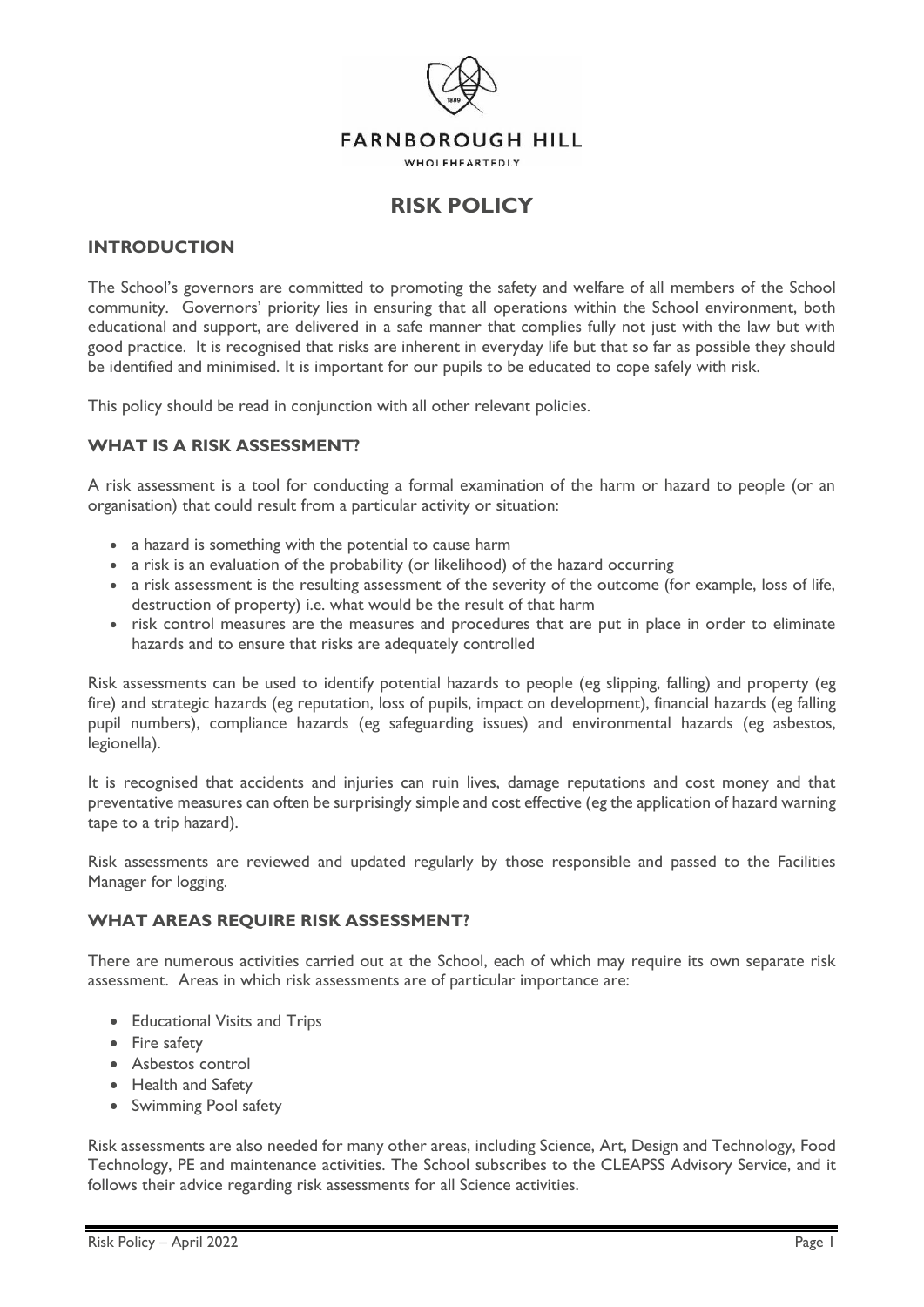## **MEDICAL AND FIRST AID**

The School has written procedures for First Aid. During term time accident forms are maintained by the School Nurses, who are responsible for ensuring that accident reports are completed. The School's *Health Care and First Aid Policy* explains the procedures that are followed in the event of a medical event.

## **SAFEGUARDING and CHILD PROTECTION**

The School's Safeguarding and Child Protection Policy and training for all staff form the core of the School's Safeguarding and Child Protection risk management. Safer recruitment policies and procedures ensure that the School is not exposed to the risk of employing staff who are barred from working with children, who are not allowed to work in the UK or who do not display suitability to work with children. By ensuring that everyone in the School community receives regular safeguarding training, the School manages this risk to an acceptable level.

## **SUPPORT AREAS**

- Catering and Cleaning Risk assessments and training cover all significant risks, manual handling, slips and trips and the control of substances hazardous to health (COSHH). Induction training and refresher training cover risk assessments, protective equipment and safety notices.
- Maintenance Risk assessments and training cover all significant risks including, manual handling, slips and trips, working at height, lone working, asbestos, control of contractors on site, electricity, gas, water, swimming pool maintenance and the control of substances hazardous to health (COSHH). Induction training and refresher training include training on risk assessments, safe working practices, communication and health and safety notices and protective equipment.
- Administrative Staff Risk assessments are required for the display screen equipment and cables used by those staff (primarily office-based) who spend the majority of their working day in front of a screen.

### **GUIDANCE ON CONDUCTING RISK ASSESSMENTS**

A template risk assessment form can be obtained from the Facilities Manager and blank forms and copies of all current risk assessments are held by the Facilities Manager and Heads of Department. These are to be made available at the location of the risk or activity.

When completing a risk assessment, the person responsible should:

- Identify the hazards associated with the location / activity, considering anything that has the potential to cause harm.
- Group the hazards together, eg slips, trips and falls; burns; chemicals; electrocution etc. These broad headings may not be perfect as there is often an element of overlapping or personal opinion, but they should help to simplify the process.
- Consider the risk rating, in the context of the frequency of the hazard occurring (with the existing controls in place) and the severity of the hazard. Rate the hazard low, medium or high.
- State what existing control measures are in place to manage the hazards eg trailing leads covered with rubber strips. High risk items should be considered first and more thoroughly.
- Where existing controls are not considered good enough, state what further controls are required.
- Where relevant, discuss findings with other members of the department. Ensure that new or inexperienced staff are aware of the risk assessment and the controls required.
- Review the risk assessment annually or as required.

## **SPECIALIST RISK ASSESSMENTS AND HIGH-RISK ACTIVITIES**

The Facilities Manager arranges for professionals to conduct risk assessments where specialist knowledge is required, eg for asbestos and legionella.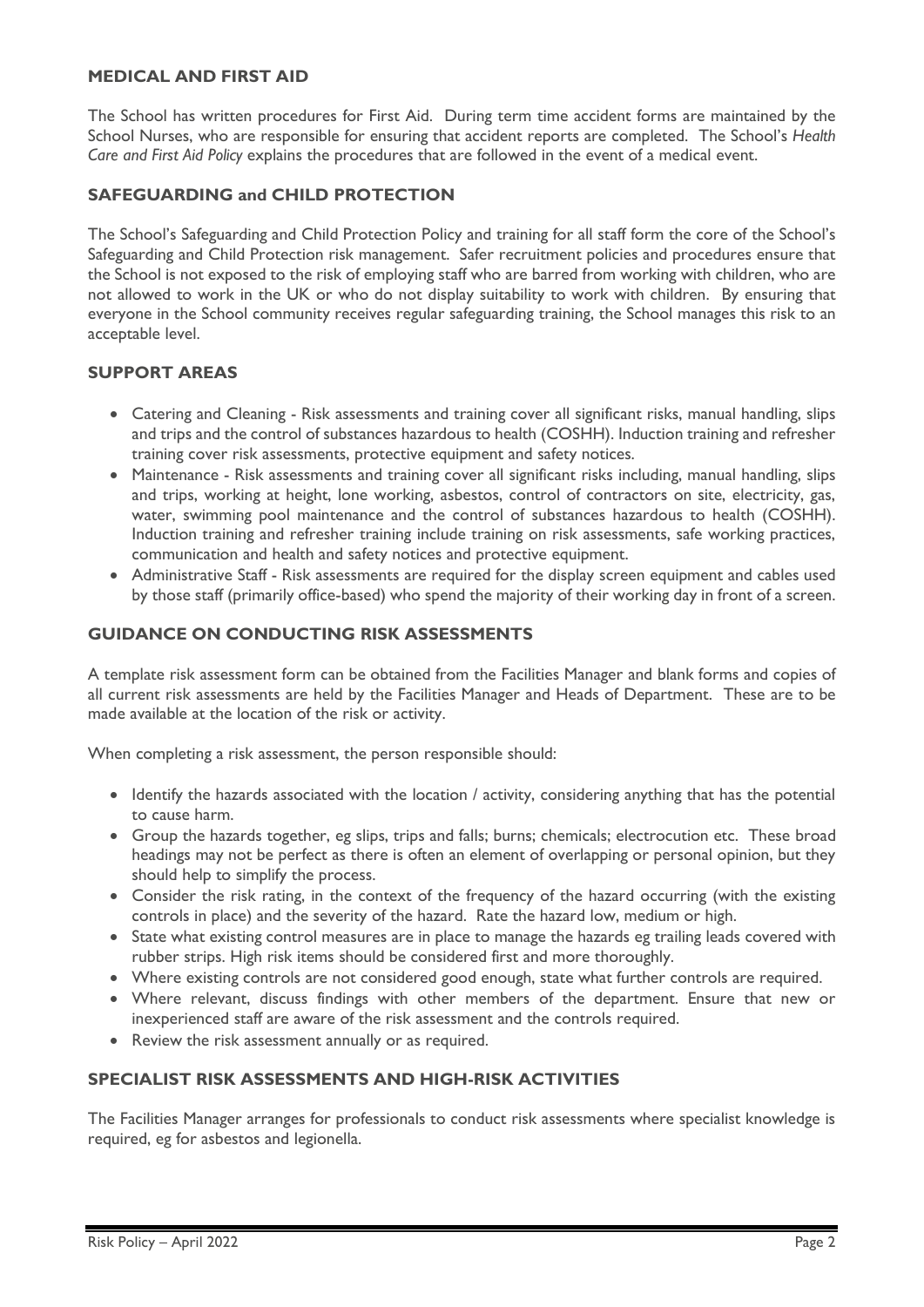## **REVIEW OF RISK ASSESSMENTS**

Risk Assessments are not a once-and-for-all activity. They should be 'living documents' that are reviewed regularly and amended as necessary, particularly:

- after an accident, incident or significant near miss
- after any significant changes have been made, eg change of staff, introduction of a new working method or piece of potentially hazardous equipment
- annually or as appropriate to the risk

The School's arrangements for the management of Health and Safety describe the arrangements for regular Health and Safety audits, together with its arrangements for auditing the catering and cleaning functions and for water sampling.

The School maintains a copy of completed risk assessments and these are available for reference by staff from Heads of Department and the Facilities Manager.

## **RESPONSIBILITIES OF ALL STAFF**

All members of staff are given an induction into the School's Health and Safety arrangements for risk assessments, Health and Safety procedures and Fire Safety, and records are kept of this training.

Further specialist training is given to those whose work requires it. Staff members are, however, responsible for taking reasonable care of their own safety, together with that of pupils and visitors. They are responsible for cooperating with the Head, the Bursar and other members of the SLT in order to enable the governors to execute with their Health and Safety duties. All members of staff are responsible for reporting identified risks or defects to the Facilities Manager and/or Bursar.

### **ACCIDENT REPORTING**

It is the responsibility of the Bursar to record and report to the HSE, in accordance with the Reporting of Injuries Diseases and Dangerous Occurrence Regulations (RIDDOR), any notifiable accident that occurs on school premises involving a pupil, member of staff, parent, visitor or contractor.

All notifiable accidents and near misses are reviewed by the School's Health and Safety Committee and then reported to the governors, with a view to assessing whether any measures need to be taken to prevent recurrence.

### **AUDIT COMPLIANCE STATEMENTS**

Governors carry out regular reviews of the School's activities and the systems in use. This is for the purpose of planning for the future and assessing major risks to which the School is exposed. The governors are satisfied that systems are in place to mitigate exposure to major risks. They review principal risks annually and ensure that a Principal Risk Register is maintained. The register records systems and measures in place to mitigate exposure to risks which are summarised within the following categories:

- Aims and objectives not in line with Charitable Objects
- Planning or development risk
- Reputational risks (eg child protection, duty of care, health and safety)
- Employment risks
- Estates related risks
- Financial risks
- Governance and management risks
- ICT Security